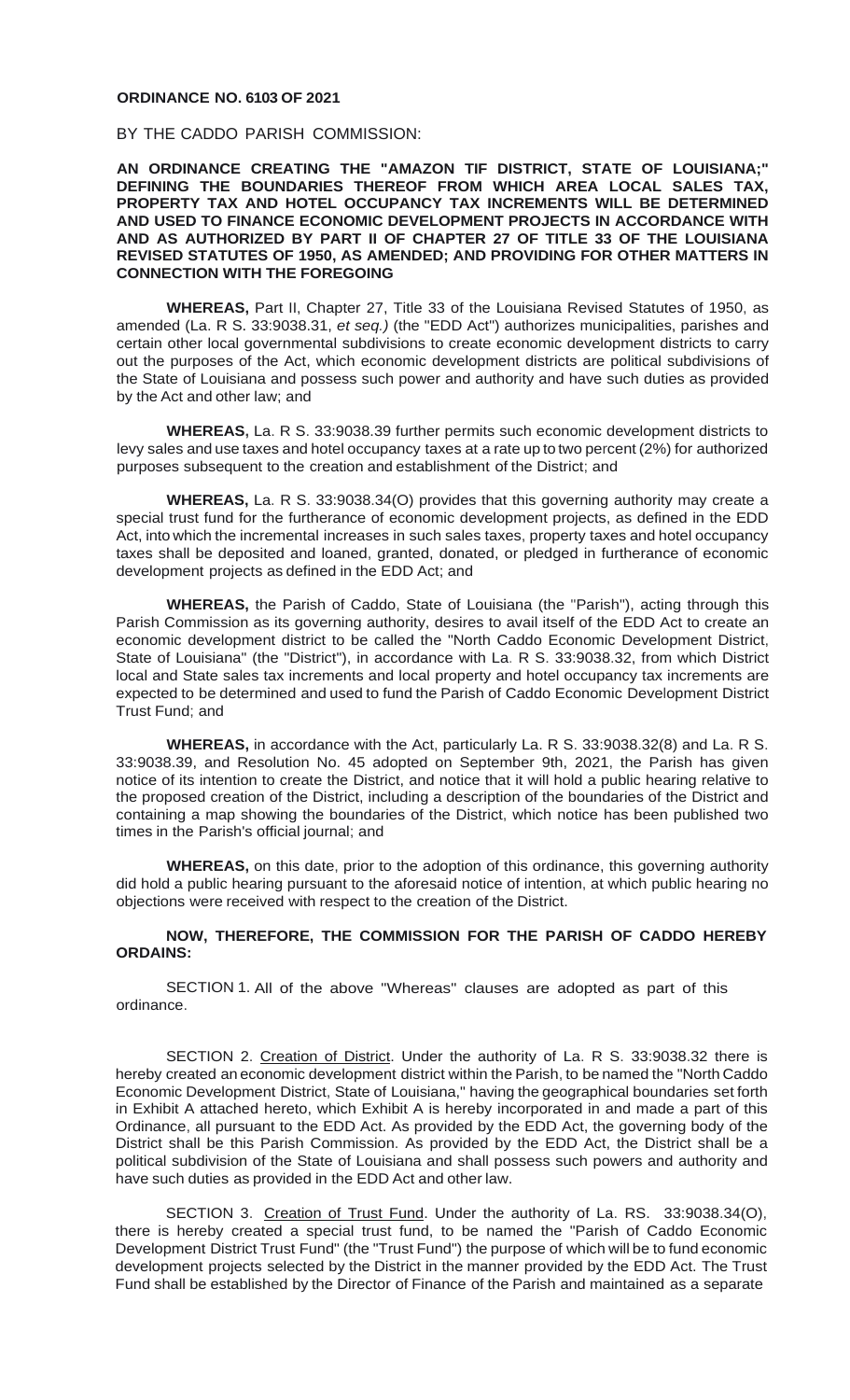fund, apart from other funds and accounts of the Parish or other entities, and shall be used strictly for the purposes set forth herein and in the EDD Act.

SECTION 4. Authorization of Officers. The Parish Administrator is hereby authorized, empowered and directed to do any and all things necessary and incidental to carry out the provisions of this ordinance.

SECTION 5. Severability. If any provision of this ordinance shall be held to be illegal or invalid, such illegality or invalidity shall not affect any other provision of this ordinance, but this ordinance shall be construed and enforced as if such illegal or invalid provisions had not been contained herein. Any constitutional or statutory provision enacted after the date of this ordinance which validates or makes legal any provision of this ordinance which would not otherwise be valid or legal, shall be deemed to apply to this ordinance.

**BE IT FURTHER ORDAINED,** that this ordinance, shall become effective ten (10) days after publication.

**BE IT FURTHER ORDAINED,** that all ordinances or parts thereof in conflict herewith are hereby repealed.

Approved as to legal form:

.,.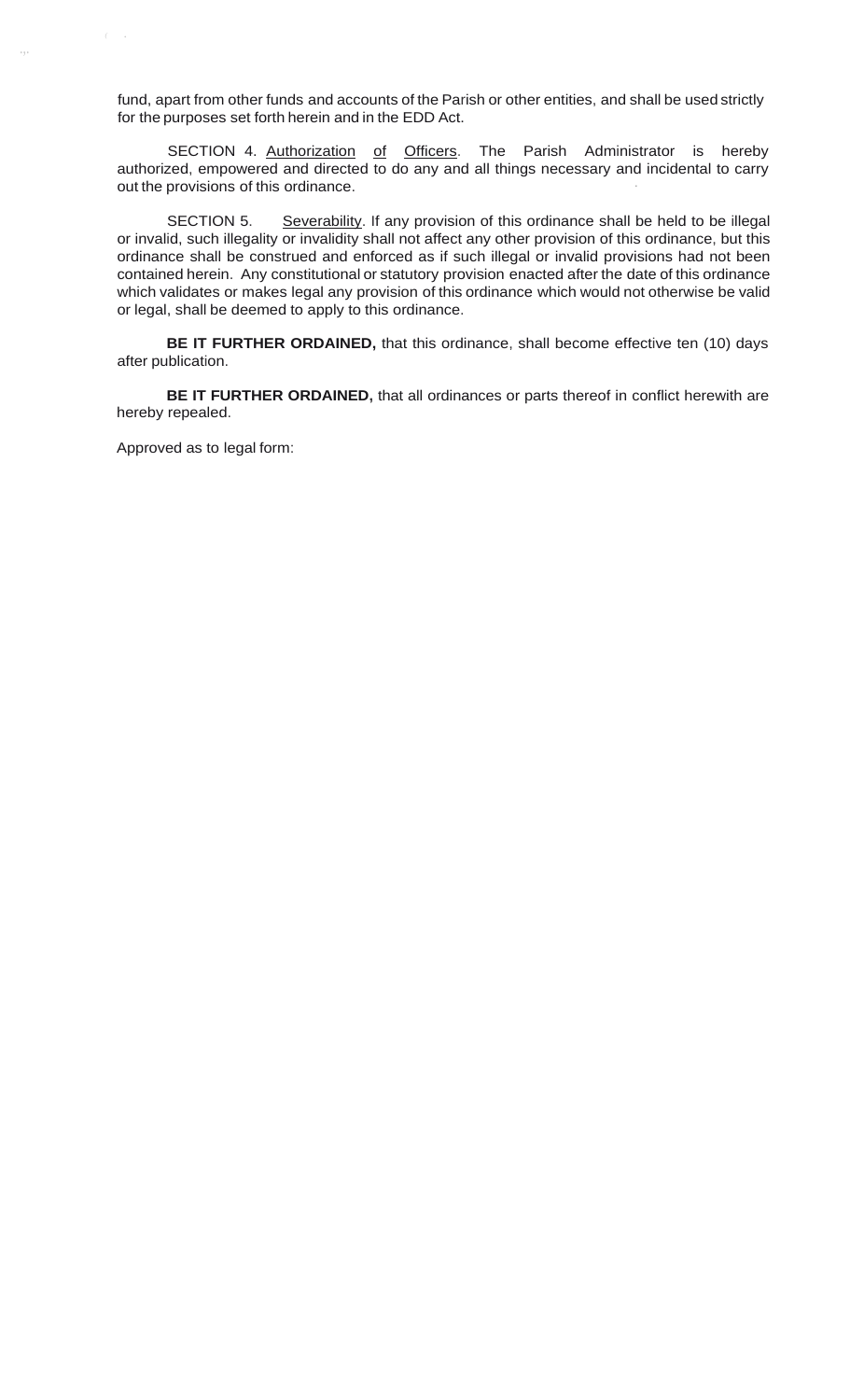## **BOUNDARIES AND MAP OF PROPOSED NORTH MARKET ECONOMIC DEVELOPMENT DISTRICT**

A CERTAIN TRACT OR PARCEL OF LAND SITUATED IN CADDO, PARISH, LOUISIANA AND BEING MORE PARTICULARLY DESCRIBED AS FOLLOWS: Begin in the center of ROW for Hwy 71; where the ROW of LA Hwy. 71 (North Market St.) intersects with the South ROW of LA Hwy. 3194 (Dr. Martin Luther King, Jr. Dr.) and the POB of herein described property, thence run Easterly along the South ROW of LA Hwy. 3194, 996', thence run North 10', thence East 40', to the Northeast corner of property Geo.#1814100390015, thence run South 760', to the Northeast corner of property Geo.#1814100460001, thence run Southwesterly 104', thence continue Southwesterly 417' to intersection with the East ROW of LA Hwy. 71, thence run Southeasterly along the East ROW of LA Hwy. 71, 3,489', thence run West along the East ROW of LA Hwy. 71, 20', thence continue Southeasterly along East ROW of LA Hwy. 71, 319' to the North line of property Geo.#1814230630001, thence run Northeasterly 205' to the Northeast corner of said property, thence Southeasterly 175' to the North line of property Geo.#1814230800001, thence run East 25' to the Northeast corner of said property, thence run South 150' to Southeast corner of said property, thence run West 250' to the East ROW of LA Hwy. 71, thence Southeasterly along the East ROW of LA Hwy. 71, 440' to the Northwest corner of property Geo.#1814230560001, thence run Easterly 130' to Northwest corner of property Geo.#1814230560012, thence continue Easterly 100' to the Northwest corner of property Geo.#1814230560014, thence continue Easterly 132' to the Northeast corner of said property, thence Southeasterly along East line of said property 182' to the North ROW of Nelson Street, continue Southeasterly across Nelson Street ROW 60' to the South ROW of Nelson Street, thence Westerly along South ROW of Nelson Street 88' to the Northeast corner of property Geo.#1814230570022, thence continue Southeasterly along East line of said property 378.5', thence run Southwesterly across drainage ditch 20' to the Northeast corner of property Geo.#1814230570002, thence Southeasterly along East line of said property 101.7' to Northeast corner of property Geo.#1814230570024, thence Southeasterly along East line of said property 219.5' to Northeast corner of property Geo.#1814230570023, thence Southeasterly along East line of said property 110' to Northeast corner of property Geo.#1814230570015, thence Southeasterly along East line of said property 100' to the North line of property Geo.#1814230570014, thence run East 20' to Northeast corner of said property, thence Southeasterly 86.5', thence West 40', thence Southeasterly along East line of said property 380.9' to the Northeast corner of property Geo.#1814230540029, thence continue Southeasterly along East line of said property 162' to the North ROW line of Barton Drive, thence continue Southeasterly across Barton Drive ROW 80' to Northeast corner of property Geo.#1814230810001, thence continue Southeasterly along East line of said property 195.44' to the Northeast corner of property Geo.#1814230550018, thence continue Southeasterly along East line of said property 390' to the Northeast corner of property Geo.#1814230550016, thence continue Southeasterly along East line of said property 110' to the North line of property Geo.#1814230860001, thence run East along the North line of said property 147' to the Northeast corner of said property, thence run South along East line of said property 115.43' to the Northeast corner of property Geo.#1814230550011, thence continue along East line of said property 173' to the Northeast corner of property Geo.#1814230550005, thence continue along the East line of said property 461' to the East ROW of LA Hwy. 71 at the intersection of North Hearne Av., thence run Southwesterly 180' across LA Hwy. 71 ROW to the Southeast corner of property Geo.#1814230000062, thence continue Southwesterly along South line of said property 175' to the Southeast corner of property Geo.#1814230000107, thence continue Southwesterly along South line of said property 237' to the East ROW line of Fullerton Street, thence run North along the East ROW of Fullerton Street 348', thence run West along the North ROW line of Fullerton Street 80' to the Northeast line of property Geo.#1814230000094, thence run Northwesterly along Northeast line of said property 272' to the Southeast corner of property Geo.#1814230600013, thence continue Northwesterly along the Northeast line of said property 797' to the South ROW line of Barton Drive, thence continue Northwesterly across Barton Drive ROW 60' to the Southeast corner of property Geo.#1814230600012, thence continue Northwesterly along the East line of said property744.65' to the Northeast corner of said property, thence run Southwesterly along the North line of said property 170' to the Northeast corner of property Geo.#1814230600013, thence continue Southwesterly along the North line of said property 146' to the Northeast corner of property Geo.#1814230000122, thence run South along the East line of said property 353' to the Northeast corner of property Geo.#1814230620024, thence continue in a South and Southwesterly direction along the East property line of Lots 24 through Lot 1 of the Hunter Industrial Center as noted in Book 1800 at Page 385, records of Caddo Parish, Louisiana, a distance of 2,793.37' to the North ROW of Forum Drive, thence run Southwesterly across Forum Drive ROW 80' to the South ROW line of Forum Drive, thence run Northwesterly along the South ROW line of Forum Drive 1,256.72' to the Northeast corner of property Geo.#1814220010001, thence run Southwesterly along the North line of said property 884.25' to the South line of property Geo.#1814230890001, thence